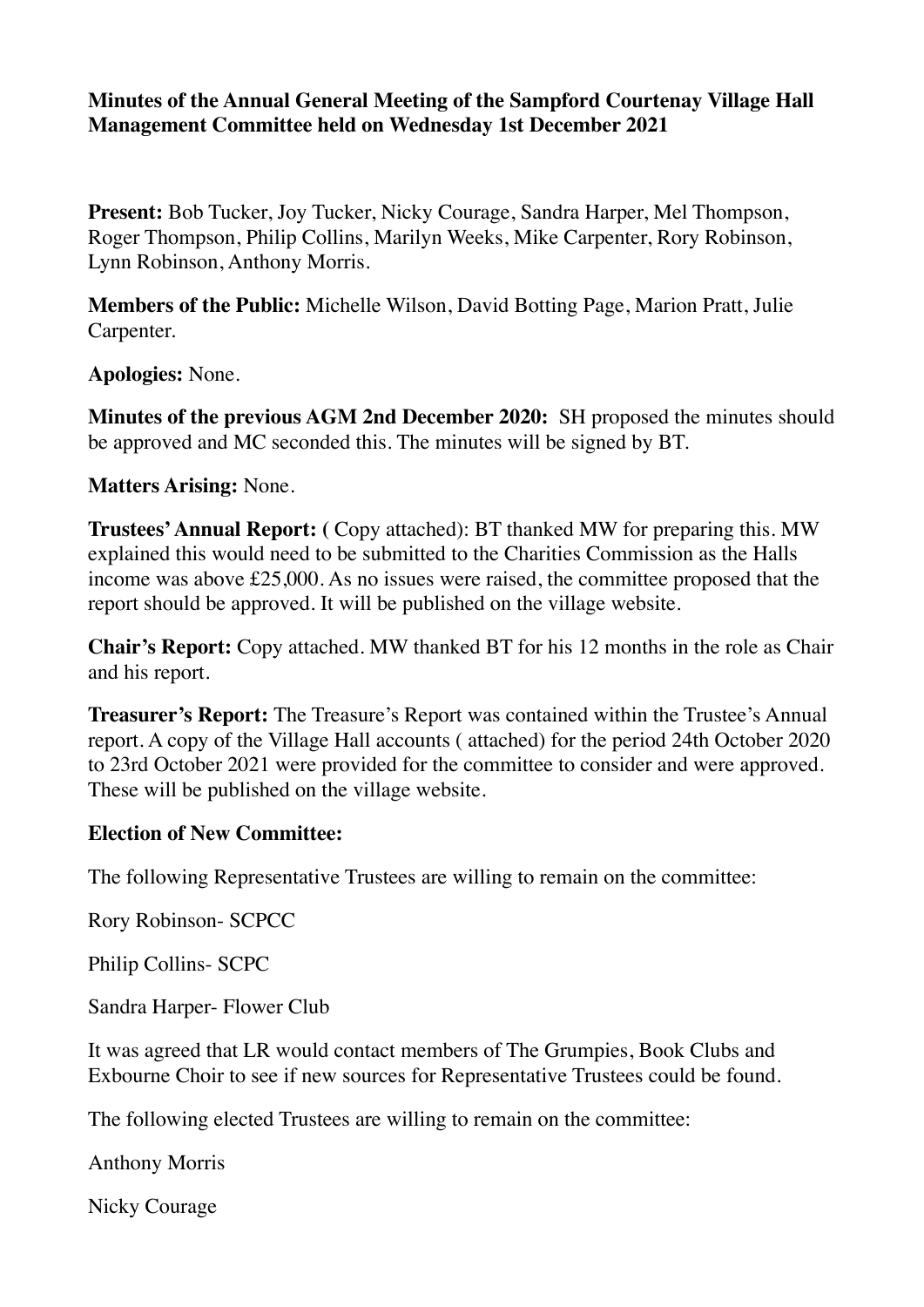Bob Tucker Joy Tucker Lynn Robinson Mel Thompson Roger Thompson Mike Carpenter Officers were agreed as follows: Chair: Roger Thompson Vice Chair: Sandra Harper Secretary: Lynn Robinson

The Committee were unable to fill the role of Treasurer at the meeting. MW kindly agreed to complete the return and audit, and also support a new Treasurer in their role. It was agreed to try and find a co-opted member to take on the role as soon as possible.

**Any Other Business-** LR asked for the minutes to contain a huge thank you to everyone who has supported Roof-us fund raising during the year by attending events, making donations and helping at events. An amazing amount of money has been raised at a very difficult time, reflecting how important the role of the Hall is to the community and beyond.

**Date of next AGM:** Wednesday 7th December 2022.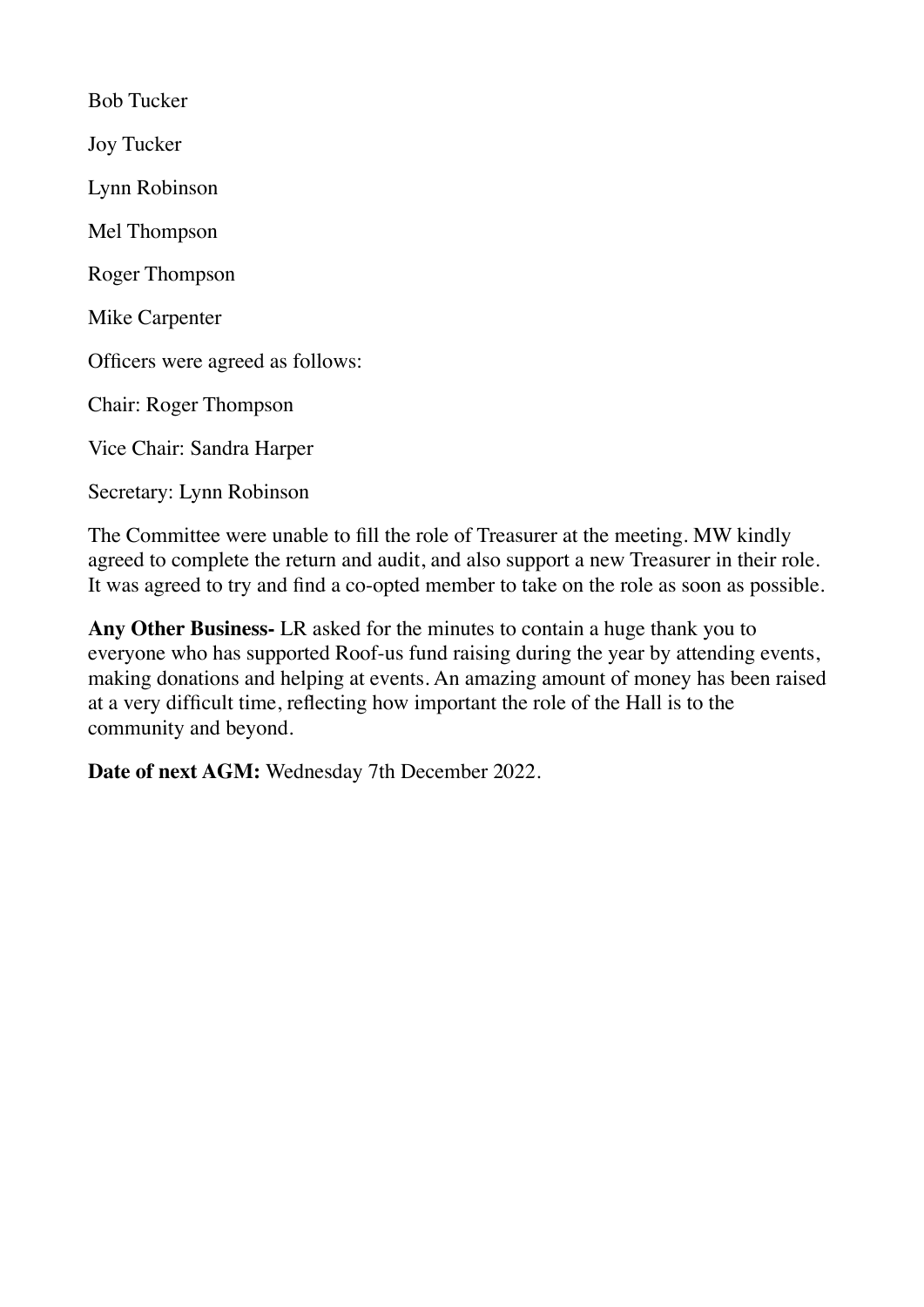# **Sampford Courtenay Village Hall Registered Charity Number 283279**

# **Trustee's Annual Report for the period 24 October 2020 to 23 October 2021 Aim and Purposes**

Sampford Courtenay Village Hall was conveyed by a deed dated 10 December 1952 by Devon County Council held upon trust for the purposes of physical and mental training and recreational and social moral and intellectual development through the medium of reading and recreation rooms library lectures classes recreations and entertainments for the benefit of the inhabitants of the Parish of Sampford Courtenay and its immediate vicinity without distinction of sex or political religious or other opinions.

# **Objectives and Activities**

The Management Committee is charged with the maintenance and control of the Trust premises by means of fund-raising activities and income from the letting of the hall. Typical events throughout the year usually include monthly whist drives, Christmas and Easter Bingo, concerts, dog show and car boot, the annual flower and produce show, quiz evenings, skittles matches, a big breakfast and a wine tasting evening. The hall is regularly let to the parish council for meetings, at which members of the parish can attend, and to private individuals for wedding receptions, christenings, funeral teas and parties. Yoga, Tap Dance and Table Tennis also regularly take place at the hall.

The Covid-19 pandemic curtailed some events this year. However, down to the inventiveness of members of the committee events such as Pumpkin Trails, Winter Wonderland/Santa's Grotto, Come Buy and Chat, Roof Aid, Bake Sales and Produce Sale were held and brought in much welcome funds for Roof-Us. The hand sanitizer stations were used and one way systems put in place to ensure the safety of those attending during the Covid 19 pandemic.

The refurbishment of the kitchen and committee room is now complete. The slates on the roof, however, have become nail sick and the replacement of the slates on the roof has now become a priority. An application has been submitted to the National Lottery Community Fund, which has been accepted for the next stage - to submit a full proposal. This is excellent news and is down to the hard work of the Roof Sub-Committee!

# **Achievements and Performance**

Repairs to slates last year revealed that the nails are nail sick and the roof is a priority for replacement. The Roof Sub Committee have held regular meetings and an application to the National Lottery Community Fund was submitted. In October 2021 the fantastic news was received that the application has been invited to the full proposal stage.

The three main windows in the main hall were in need of replacement also and this feat was achieved this year with funds from fundraising and Covid-19 Government Grants. Thanks to Mike and Mark Hedges for getting this work completed.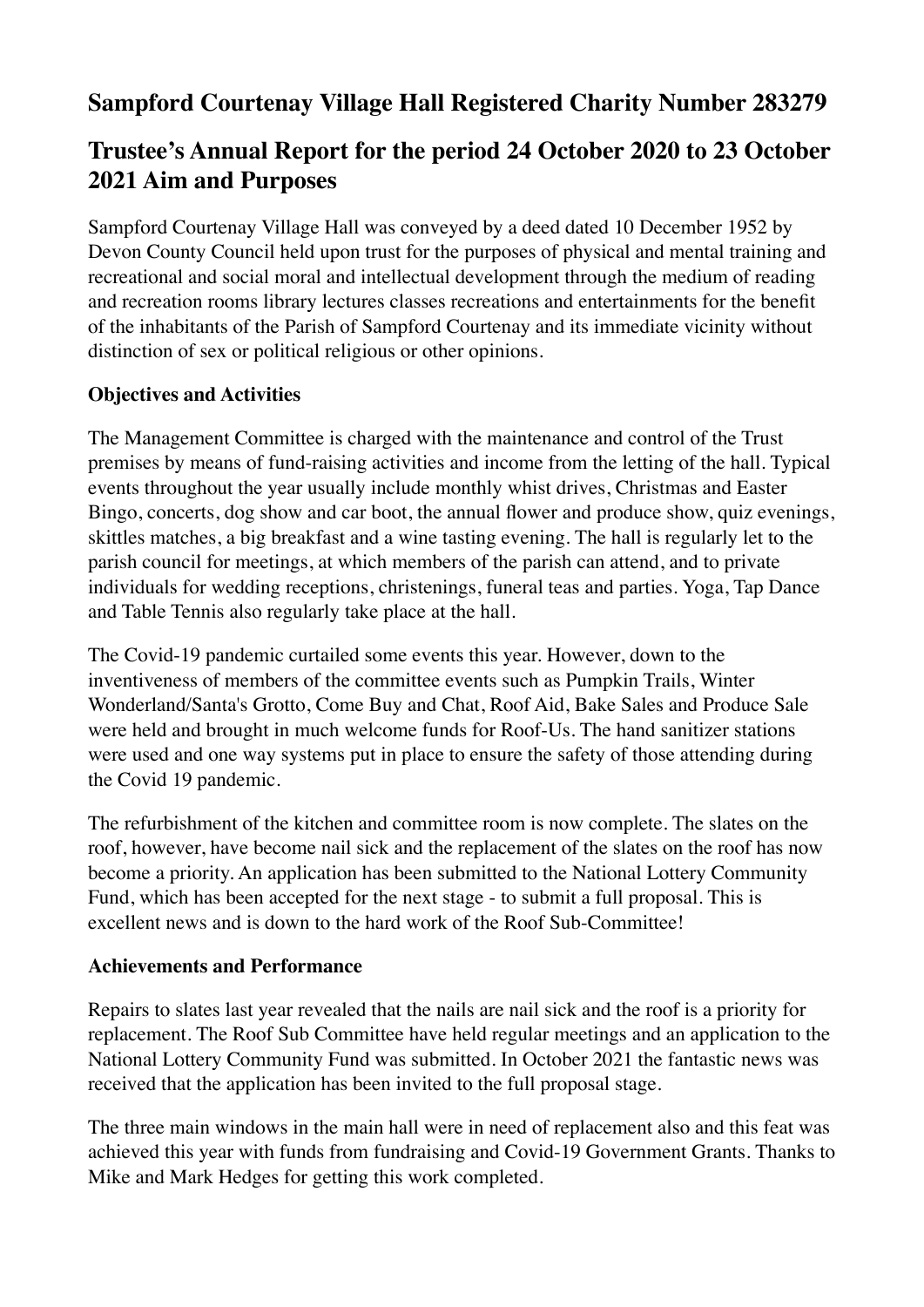# **Financial Review**

The accounts have been audited. We began the year with £17525.05 The income from hiring significantly decreased from £1145.50 down to £771.00. No income was received from hirings because of Covid 19. Income began coming in again in August and it was good to

see our regular users return. We were also very fortunate to secure a new hirer - Exbourne Choir, who are regularly using the hall for three hours on a Thursday evening. As mentioned earlier in this report members of the committee found safe ways to hold events to keep funds coming in. The October Pumpkin Trails were very successful. People could be outdoors looking at the pumpkins and then a one way system allowed them to collect their soup and cake at the hall. We are very grateful to Marion Pratt and Michele Wilson, whose efforts with the Santa's Grotto/Winter Wonderland, Bake Sales and Flower Show raised excellent sums of money to keep the fundraising total increasing.

We did lose the cleaner and managed for a number of months without, but we are very grateful to Matthew Biddlecombe, who has agreed to clean the hall for two hours each month. That with a cleaning rota shared between committee members helps to keep the hall clean and tidy for hirers/events.

We were very fortunate that David and Moira Viggers knew John Volanthen, who gave a talk at the hall about the Thai Cave Rescue. This was a very informative and interesting evening and raised £855 for Roof-Us. Thanks to Rory and Lynn for organising the evening. Roof Aid was the stand out event this year. Thanks to Nicky and Kevin, who managed to twist the arms of a number of performers to give their time for free and raise a staggering £2004 for Roof-Us!

West Devon Borough Council did decide to give us discretionary relief again this year so we did not have to pay a rates bill.

We paid out £566 for electric. Receipts from the electric meters only totalled £42 the remainder was a refund of £123.82 from eDF. The meters were emptied in May, but when checked in September there was very little in them. We did change to Bulb for our electric supply. Unfortunately at the time of writing this they had gone into administration following difficulties after a sharp rise in wholesale gas prices. This has also resulted in a sharp increase in the price of electricity. Expenditure on water was less this year because of the lack of activity at the hall.

We have now paid off the loan from Mr Ralph Squire. We do hold the sum of £371.55, which is the amount of the loan waived by the family and the amount received from the funeral donations to spend on something at the hall in his memory.

Thankfully we haven't had to repair any more loose slates in this financial year. We did replace the three large windows and windowsills in the main hall at a cost of £18744.86. We are very grateful to Devon County Councillor James McInnes for his donation of £2000 towards this project.

However, the roof remains the focus of the fundraising efforts. An application was submitted to the National Lottery Community Fund and the application has made it through to stage two! A lot of work still lies ahead to address the questions the National Lottery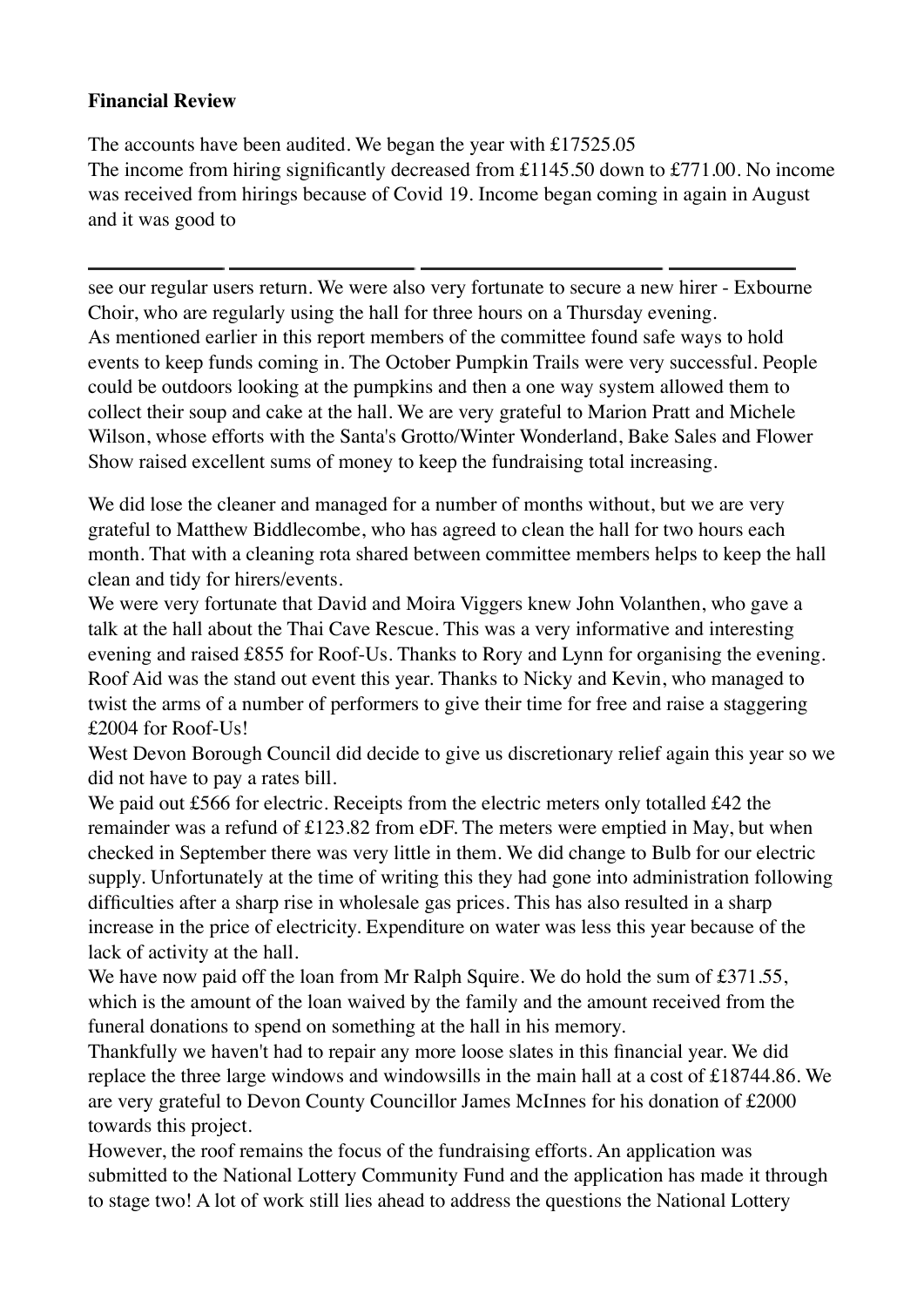Community Fund panel have and the costs of the materials have gone up so if the application is successful there will be a shortfall. Huge thanks go to Mike, Michele and all the members of the Roof Sub-Committee who have worked tirelessly to produce Business Plans, Questionnaires etc to get this application to the stage that it is.

We must thank the residents and local businesses for their support. At year end £5975 had been received in donations.

Because of the effects of the pandemic the Government made available to businesses (including village halls) a series of grants and these added £19003 to our funds.

We paid £300 as a deposit for the Grand Summer Ball in 2018/19 and this money has not been lost. Oaktree Occasions are holding it and we have booked to go ahead with the ball in June 2022.

We managed to continue to hold our monthly meetings remotely (i.e. at home) using Zoom and as the year progressed went back to face to face meetings.

We have opened a new bank account with NatWest, which has online banking.

We have made a surplus of £13954.66 this year and end the year with £31479.71 in the bank accounts.

As you are all aware I am standing down as Treasurer and Committee member at the AGM. I have thoroughly enjoyed my time on the committee and have enjoyed working with all past and present

members. I wish the committee well for the future and am quite happy to be asked if you need an extra pair of hands to help in any way.

# **Plans for the future**

The trustees intend to continue to provide the usual activities for the benefit of the community. The repair to the roof is a priority and the trustees are positive the Grant application will be successful. New events such as a craft group and Games Afternoon are to commence very soon. It is also hoped to get films shown regularly at the hall. This is with the help of the Parish Council, who are to loan their projector, screen and sound system to the hall.

The committee have been made aware that the parish council has the sum of £1700, which is available to improve facilities at the hall. It is hoped to improve the men's and ladies toilets.

# **Structure, governance and management**

The structure, governance and management of the hall is detailed in the Constitution adopted at the AGM in December 2016.

The committee meets on the first Wednesday of each month. Reference and administrative details

The current contact is Mrs Lynn Robinson, The Granary Barn, The Barton, Sampford Courtenay. EX20 2SY Email: lynn.robinson21@icloud.com

The charity's bank accounts are held at Lloyds Bank, Okehampton and NatWest, Tavistock.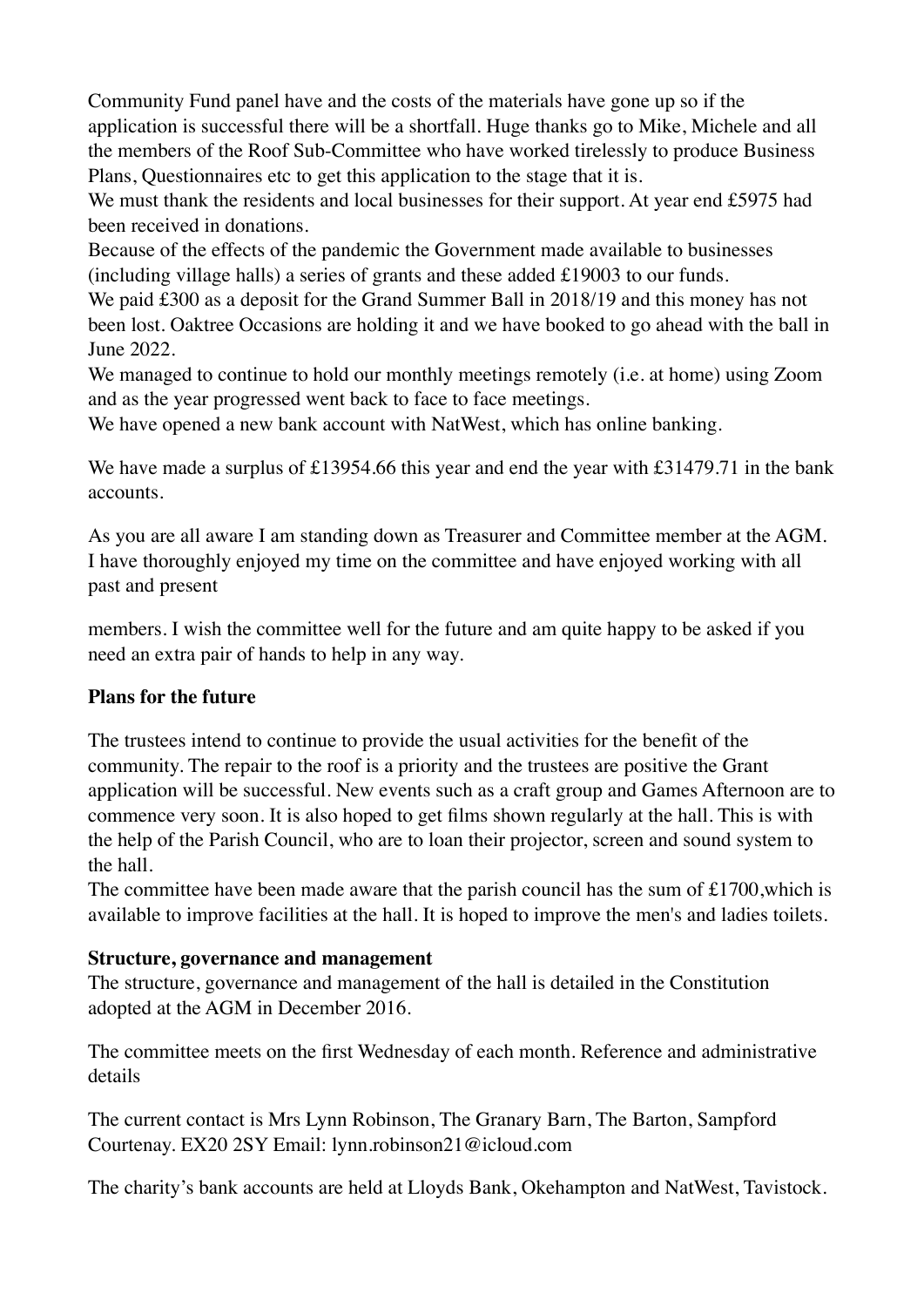# **Sampford Courtenay Village Hall, Chair's report, 2021**

I am very pleased to welcome Roger and Mel Thompson; they have only recently moved to Sampford Courtenay but have already made significant contributions to the Village Hall … not least of which has been doing an excellent job behind the bar at events! I would also like to welcome Philip Collins, who has – even more recently – taken over the role (from Mike Carpenter) of parish council representative on the committee; I know he brings with him a wealth of experience in community matters which will be most valuable. With regret I must also thank three integral long-serving members of the Village Hall Committee who have stood down, or are standing down, this year. Deborah Taylor Morris has been a member for 16 years, acting as booking secretary, overseeing safety and safeguarding issues and liaising with Villages in Action. Marilyn Weeks has given 21 years of 'active service', not only organising and helping with events too numerous to mention but also undertaking the role of treasurer with awesome efficiency. Rosemary Lowe's considerable contribution has been for a similar number of years and similarly wide-ranging, including producing the very popular calendars, which Nicky Courage has kindly taken over. The whole community benefits even now from their generous efforts to make the Village Hall the lively 'hub' it is now … not to mention the superb kitchen and foyer extension! On behalf of the Village Hall Committee I thank them all.

I would also like to thank Lynn Robinson for taking over the role of secretary from Nicky with such aplomb. I have no idea how Lynn manages to keep up with the meetings and get it all down on paper as she does!

While we have not been entirely free from the legacy of COVID this year, things have been able to return to something of a more 'normal' footing in recent months, which has provided welcome social opportunities.

As a result of Marion Pratt and Michele Wilson's ingenuity and hard work (ably assisted by Bill Robertson and Andy Wilson) Christmas Cheer 2020 went ahead, despite challenging social distancing restrictions, and was a great success. I know the event's reputation has rapidly spread far and wide. Thanks to them and all involved.

Nicky Courage's 'flagship' event Big Breakfast also took on a new look as a takeaway event and was so successful that it inspired further takeaways, including Curry Night and Chilli Night. Many thanks to Moira Viggers and to Nicky for such delicious fare. There was a Summer Barbecue in July, showcasing some expert outdoor cooking skills (thank you to the 'team') and August saw a lovely seasonal event – a Harvest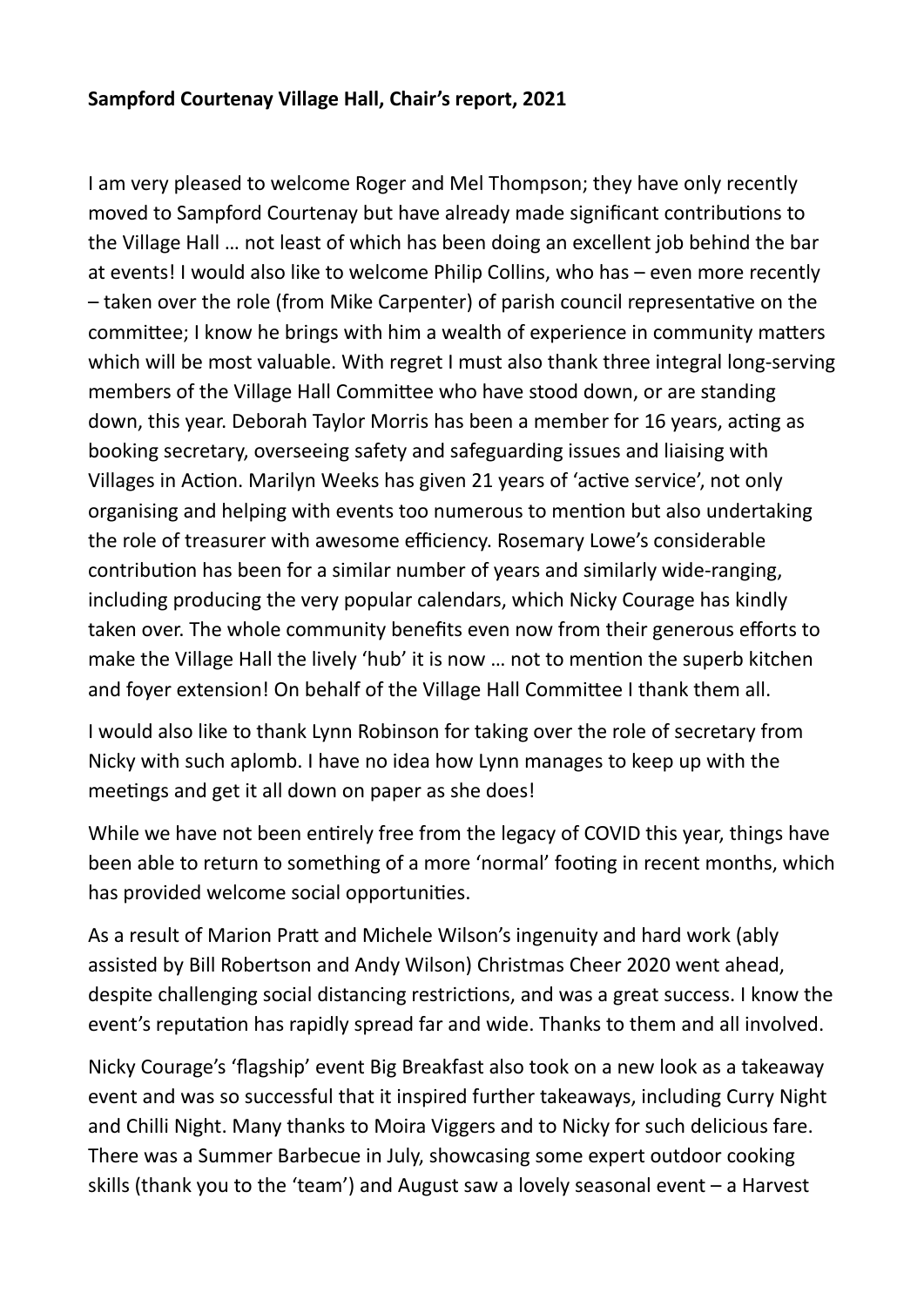Tea – kindly hosted by Marilyn and Richard Weeks in their field above the hall. All these events were supported by a team of regular helpers including Sandra Harper and Julie Carpenter … and the makers of delicious cakes are too numerous to mention but very much appreciated.

Trails have offered an excellent 'COVID-friendly' means of holding enjoyable social events safely. In addition to another popular Pumpkin Trail, Easter heralded an Egg Trail, with accompanying ice creams. Thanks to Rory and Lynn Robinson for organising this – and offering ice cream serving advice!

Talks on Mongolia (in February) and the Thai cave rescue (in October) have been much appreciated and well attended. Other events have included a Re-loved and Plant Sale (thanks to Veronica Matthews for her fabulous plant section), new regular Come Buy and Chat events and, more recently, Craft and Chat afternoons, as well as the ever popular Produce Show (thanks again to Marion and Bill), the Conker Challenge and – new for this year – Roof Aid, an ambitious afternoon and evening of music and family fun ably organised by Nicky Courage and a working party convened specifically for the occasion.

Anthony has continued to offer us the benefit of his long years of involvement with the Village Hall – and, specifically, his expertise regarding all things electrical. Thank you, Anthony.

Last, but not least, I come to the hall's current biggest challenge … to address the very poor state of the roof. I would like to mention Mike Carpenter, together with all the members of the Roof Committee. Mike personally and all those involved have put in hour upon hour of work. For evidence of what they have achieved so far in terms of urgently needed remedial work we need look no further than the beautiful new windows, installed this summer. But the committee's work continues with the progressing of a Lottery funding application to the second stage. Roof-Us has been busy!

Finally, I would like to thank all those in the community who have supported these events and more. I look forward to 2022 …